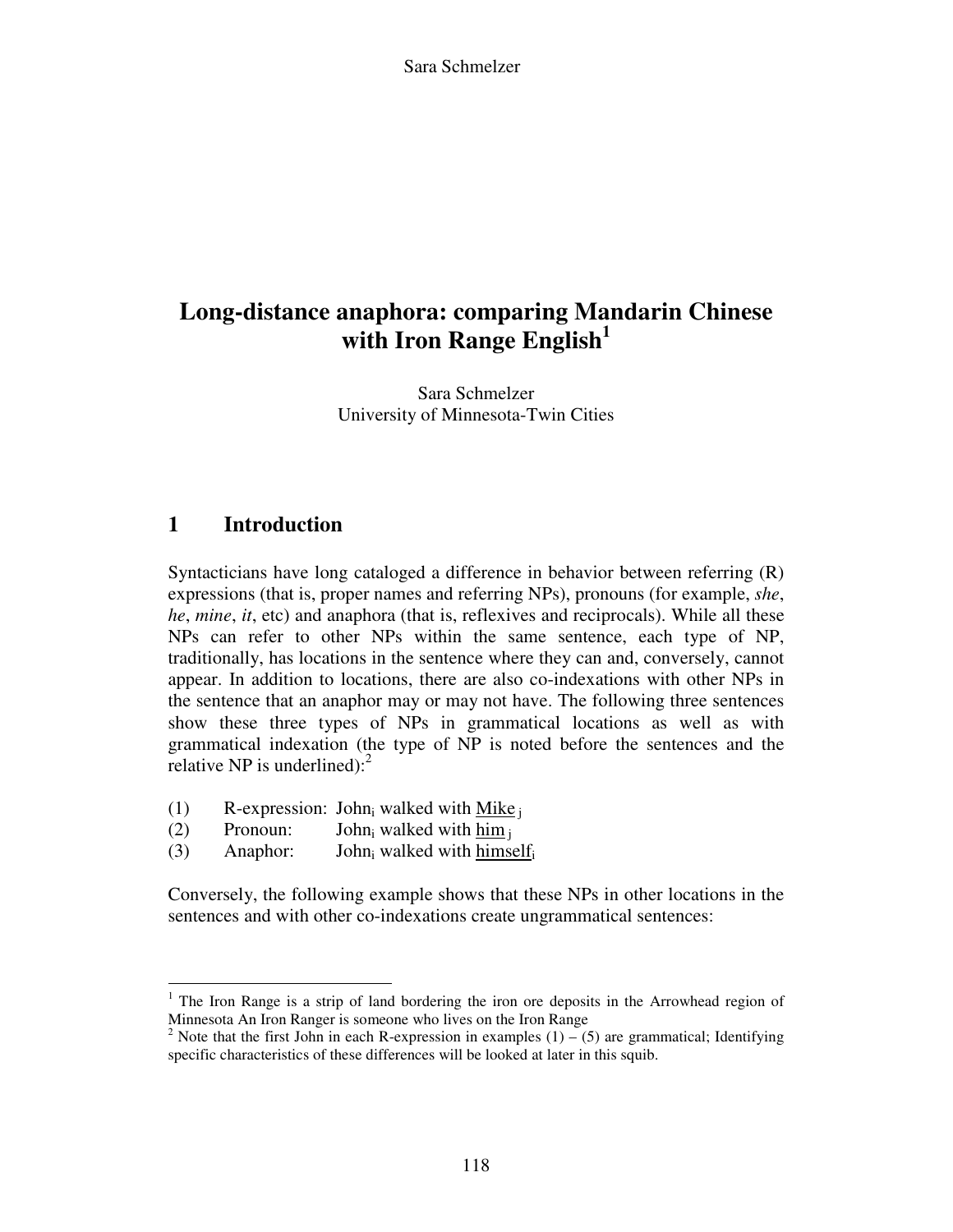- (4) R-expression: \*John<sub>i</sub> walked with  $\underline{John_i}$
- $(5)$  Pronoun:  $*John_i$  walked with himi
- $(6)$  Anaphor: \*Himself<sub>i</sub> walked

 The above data shows that the three types of NPs do, indeed, act differently. These NPs cannot always appear in the same location in a sentence or with the same types of co-indexation as each other; some of these phrases can appear in the same location as other phrases, but their co-indexation is different.<sup>3</sup> Following this data, one would assume that there is a grammatical difference between all of these forms.

 However, once we look at some judgments from a few Iron Range speakers, we see that the line between a Standard English pronoun and an Iron Range long-distance anaphor are blurred; an anaphor can have the same coindexation and place as a pronoun does in Standard English.<sup>4</sup> How does the analysis of long-distance anaphora found on the Iron Range compare to pronouns and anaphors in Standard American English? Furthermore, how does the longdistance anaphor compare to other long-distance anaphors in other languages?

 This paper will begin by examining the standard interpretation of how anaphors work in English. Next, is a short segment comparing what type of judgments this interpretation of anaphors will predict compared to the judgments made by myself, a speaker of the Iron Range dialect. The fourth section will look at what it means to call an NP a long-distance anaphor. In the fifth section, the Iron Range long-distance anaphor will be compared to the long-distance reflexive reported in Mandarin Chinese, and some similarities as well as some dissimilarities will be looked at. Following this, in section six, is a commentary of what type of information would better inform this squib and how this information could, in turn, inform syntactic theoryFinally, the squib concludes that longdistance anaphora does exist in English, but that it is difficult to know how similar this type of long-distance anaphora is to that reported in Mandarin Chinese by Huang & Tang (1991).

## **2 Describing anaphora**

As we saw above, R-expressions, pronouns and anaphors act differently within a sentence. To better define this difference, let us look at the Binding Theory as it is stated in Chomsky and Lasnik (1995). As you can see there are three Principles, and each Principle refers to a different type of NP:

<sup>&</sup>lt;sup>3</sup> More on how this theory of NPs, Binding Theory, works is in the next section "Describing" Anaphora." There is a special focus on anaphors and how an anaphor differs from other NPs

<sup>&</sup>lt;sup>4</sup> An example of this is in section 3, "Predicted judgments and Iron Range Judgments."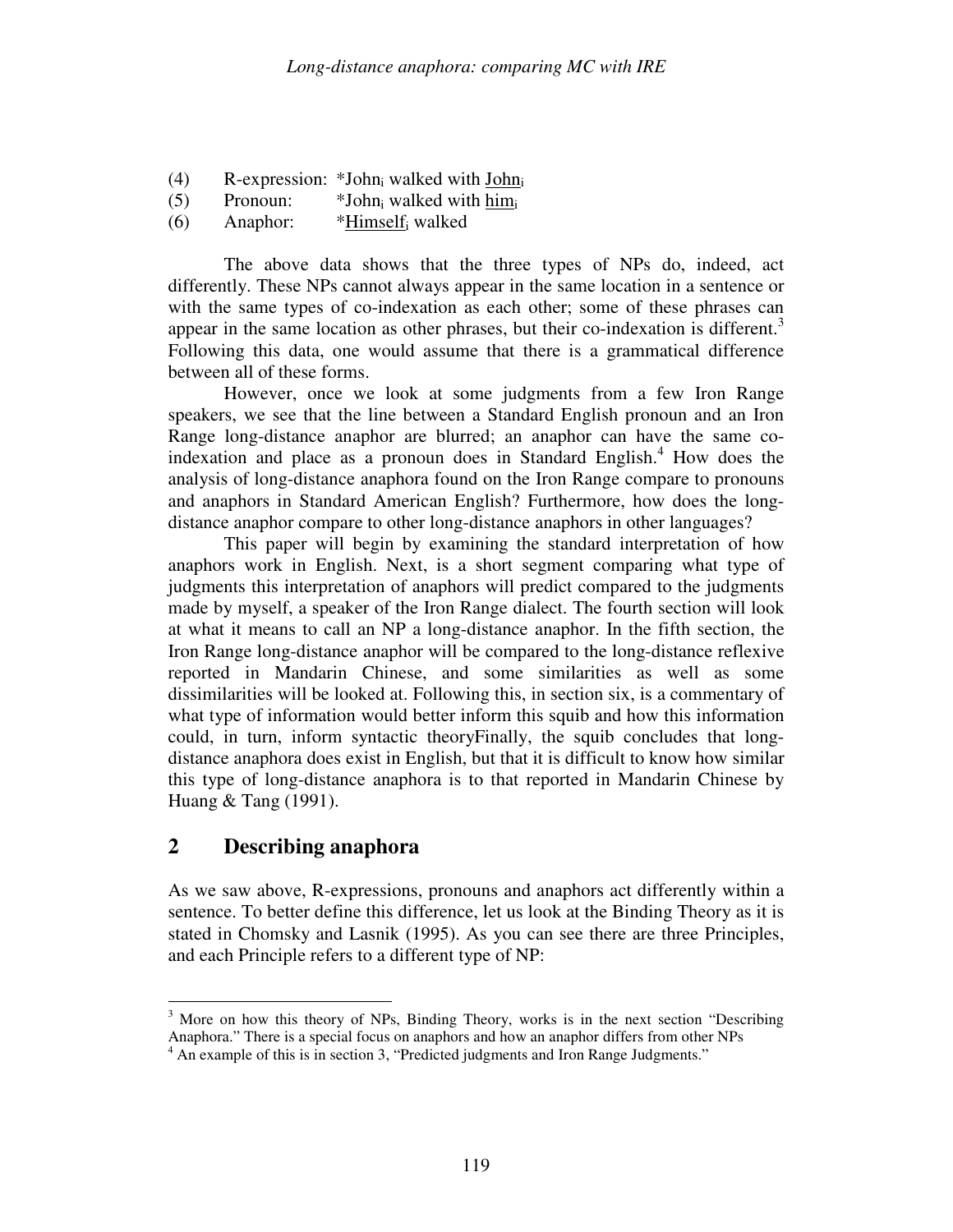(7) Binding Theory Binding Principle A: an anaphor must be bound in its Complete Functional Complex<sup>5</sup> Binding Principle B: a pronoun must be free in its CFC Binding Principle C: a r-expression must be free

 To understand the implications of this theory, let us look at the definition for "bound," "free," and "Complete Functional Complex." First, let us look at the conditions that must be met for an NP to be bound.

(8)  $\alpha$  binds  $\beta$  iff: α is co-indexed with β α c-commands β

Conversely, free means "not bound." Lastly, let us look at Chomsky's (1986a) definition of a CFC, as Ouhalla (1999) reports in his textbook:

(9) Complete Functional Complex A CFC is a domain were 'all grammatical functions compatible with its head are realized in it—the complements necessarily, but the projection principle, and the subject, which is optional, unless required.

 Therefore, according to these definitions, an anaphor (in English) must obey Binding Principle A. That is, an anaphor must be co-indexed with another NP as well as be c-commanded by that same NP. Furthermore, all this must take place within an area that only includes the anaphor, its subject and its governor (case assigner).

 Armed with this theory, let us look at how anaphors work in a grammatical Standard English sentence. We will see that they, indeed, are ccommanded by and are co-indexed by the referring NP in the sentence.<sup>6</sup> For example,

 $(10)$  Mary<sub>i</sub> looked at herself<sub>i</sub>

In (10), we see that *Mary* and *herself* are co-indexed. Furthermore, we see that *Mary* c-commands *herself* Thus, *herself* is bound by *Mary.* However, *herself* must be bound by *Mary* within its CFC. *At* is the governor of *herself*; and the subject (which is required) is *Mary.* Thus, the Complete Functional Complex is: *Mary* 

<sup>&</sup>lt;sup>5</sup> CFC will be used interchangeably with Complete Functional Complex throughout this squib.

<sup>&</sup>lt;sup>6</sup> Note, also, that the r-expression is free everywhere for nothing is higher than it in the sentence.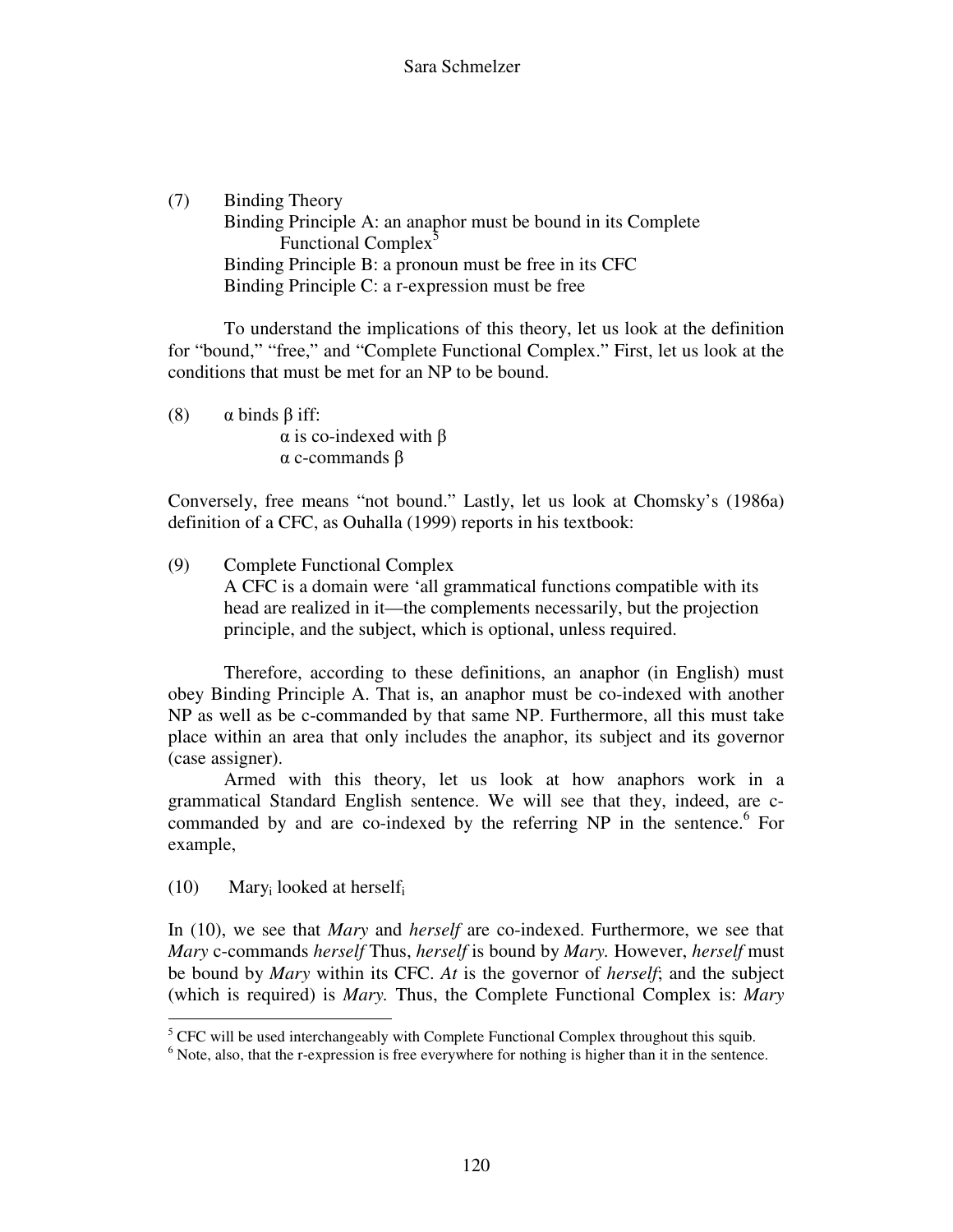*looked at herself.* Thus, *herself* is bound within its CFC. The grammaticality of this sentence is predicted, according to the theory presented above. Now, let us look at more complex sentences and compare the predictions of grammaticality that Binding Theory makes concerning anaphors compared to the intuitions of some speakers from the Iron Range. $<sup>7</sup>$ </sup>

#### **3 Predicted judgments and Iron Range judgments**

Furthermore, under these definitions, one would expect the following native speaker judgment where only an NP that is within the CFC of the anaphor can be the antecedent of the anaphor.

- (11) \* The boys<sub>i</sub> told the girls<sub>j</sub> [PRO stories about each other<sub>i</sub><sup>8</sup>]
- (12) The boys<sub>i</sub> told the girls<sub>j</sub> [PRO stories about each other<sub>j</sub>]

We can predict these intuitions of Standard English speakers because (11) shows that the only subject within the CFC of *each other* is PROPRO, according to Ouhalla (1999), is subject controlled. That is, the subject the boys controls PRO in (11)Therefore, *the boys* is the antecedent of *each other. Tell* has allowed longdistance anaphora to surface in English. Contrastively, in (12), while *the girls* is co-indexed with *each other,* PRO is not controlled by *the girls.* Therefore, the long-distance anaphora is restricted for speakers to the root subject. Therefore, this sentence, which co-indexes *the girls* with *each other*, is predicted to be ungrammatical

 Contrary to what these definitions predict, I do not share these judgments. Rather, *each other* can, for me, refer to the NP that controls PRO within the CFC of *each other* as well as to the other NP outside of this CFC. The following are my judgments:

- (13) The boys<sub>i</sub> told the girls<sub>j</sub> stories about each other<sub>i</sub>
- (14) The boys<sub>i</sub> told the girls<sub>j</sub> stories about each other<sub>j</sub>

These judgments do not follow the predictions made by the literature on English anaphors. Rather, where (12) was ungrammatical for a speaker of Standard English, the same sentence (namely (14)), is grammatical for me. These data show that my anaphors do not have a local domain, but, instead, can operate as

 $\overline{a}$  $<sup>7</sup>$  At this point, the intuitions of three native speakers of the Iron Range dialect have been looked at</sup> I am one of the informants; I am a female in my twenties The other two informants are males in their fifties

<sup>&</sup>lt;sup>8</sup> The verb (*told*) was used on purpose as some literature (Ouhalla 1999, Chomsky 1986) suggest that this verb does not block long-distance anaphora in the same way that *heard* would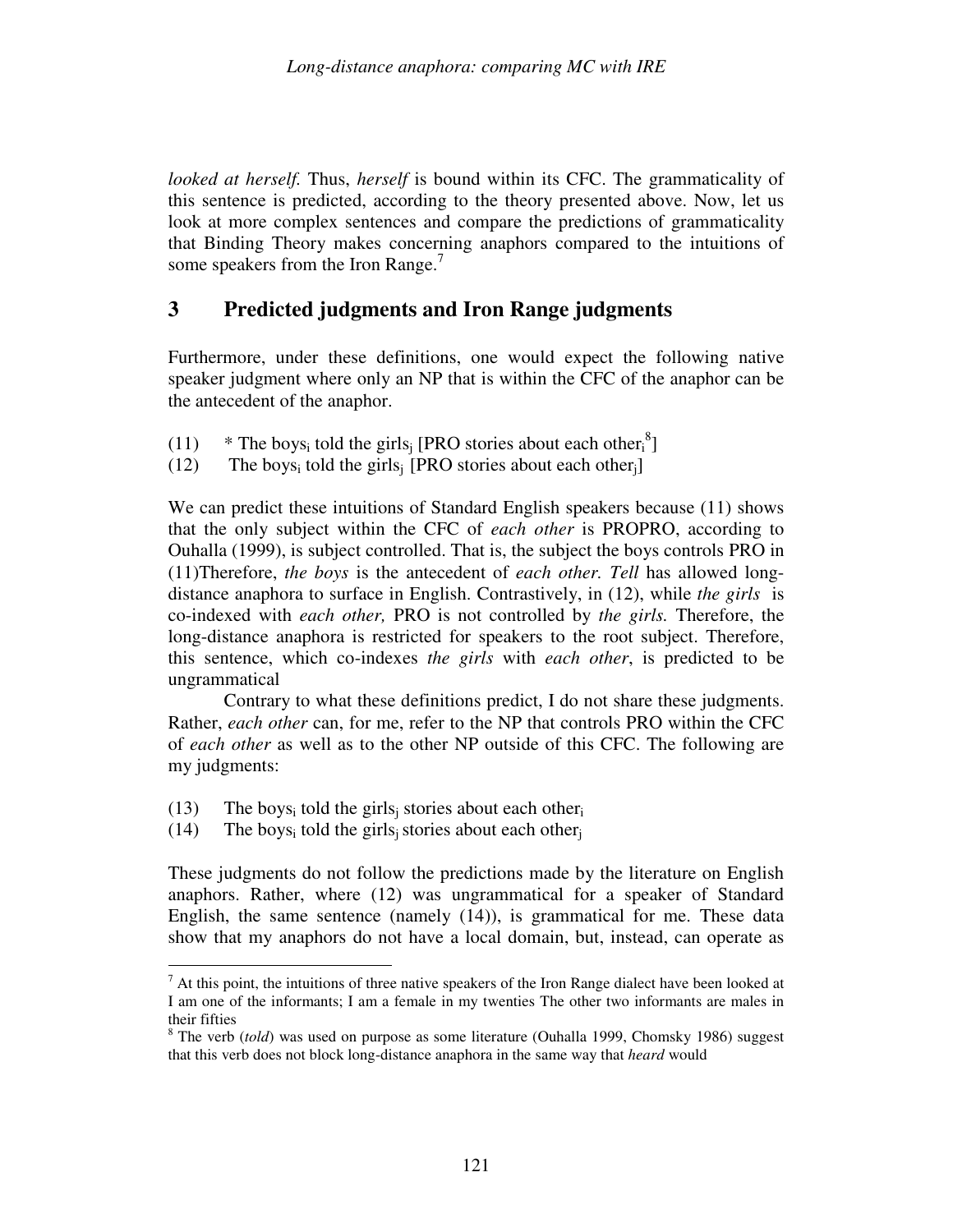long-distance anaphors. That is, in ungrammatical (12), we could see that *the girls*  not only lies outside the CFC of *each other*, but also does not control the PRO. According to the theory, the same reasoning should make (14) ungrammatical. However, this is not the case. Instead of being restricted to a local domain, my anaphor is not controlled by the subject-controlled PRO. Rather, either NP outside of the CFC can be the antecedent of *each other.* This is an example of longdistance anaphora in English.

 Moreover, while *tell* allows for a certain type of long-distance anaphora in even standard dialects of English, the verb *hear* does not *Hear*, in contrast to *tell*, does not allow for a PRO. Therefore, the exact opposite grammaticality judgments are predicted according to the literature. Now, *the girls* is the subject within the CFC instead of PRO. Therefore, *the girls,* not *the boys,* is predicted to be the antecedent of each other, as illustrated in (15) and (16):

- (15) The boys<sub>i</sub> heard the girls'<sub>j</sub> stories about each other<sub>j</sub>
- (16) \*The boys<sub>i</sub> heard the girls'<sub>j</sub> stories about each other<sub>i</sub>

 In contrast to this prediction is the judgment that a speaker of IRE would have. Rather than the girls being the sole possible antecedent of the reciprocal each other, for a speaker of IRE, the boys can also be an antecedent of each other. This is shown in (17) and (18).

- (17) The boys<sub>i</sub> heard the girls'<sub>j</sub> stories about each other<sub>j</sub>
- (18) The boys<sub>i</sub> heard the girls'<sub>j</sub> stories about each other<sub>i</sub>

Here, both sentences are grammatical for speakers of IRE, regardless if *each other* is co-indexed with *the boys* or *the girls.* This is a second instance of long-distance anaphora in English. This time, however, the verb heard never allows for longdistance anaphora in English. Thus, that *the boys* can be the antecedent of *each other* is not predicted by the previous analysis of English anaphors.

## **4 Long-distance anaphora and Mandarin Chinese**

A long-distance anaphora "exhibits possibilities of having a[n] antecedent apparently outside of it governing category [or CFC]." Since some speakers from the Iron Range can reference an anaphor to an antecedent outside its CFC, let us refer to this type of anaphor as a long-distance anaphor. Select Iron Range speakers are not the only people to exhibit this type of anaphor. Mandarin Chinese speakers have also been shown to exhibit longdistance anaphora (Huang & Tang 1991). According to their work, a longdistance anaphor in Mandarin Chinese must be a "bare" reflexive. They cite *ziji* as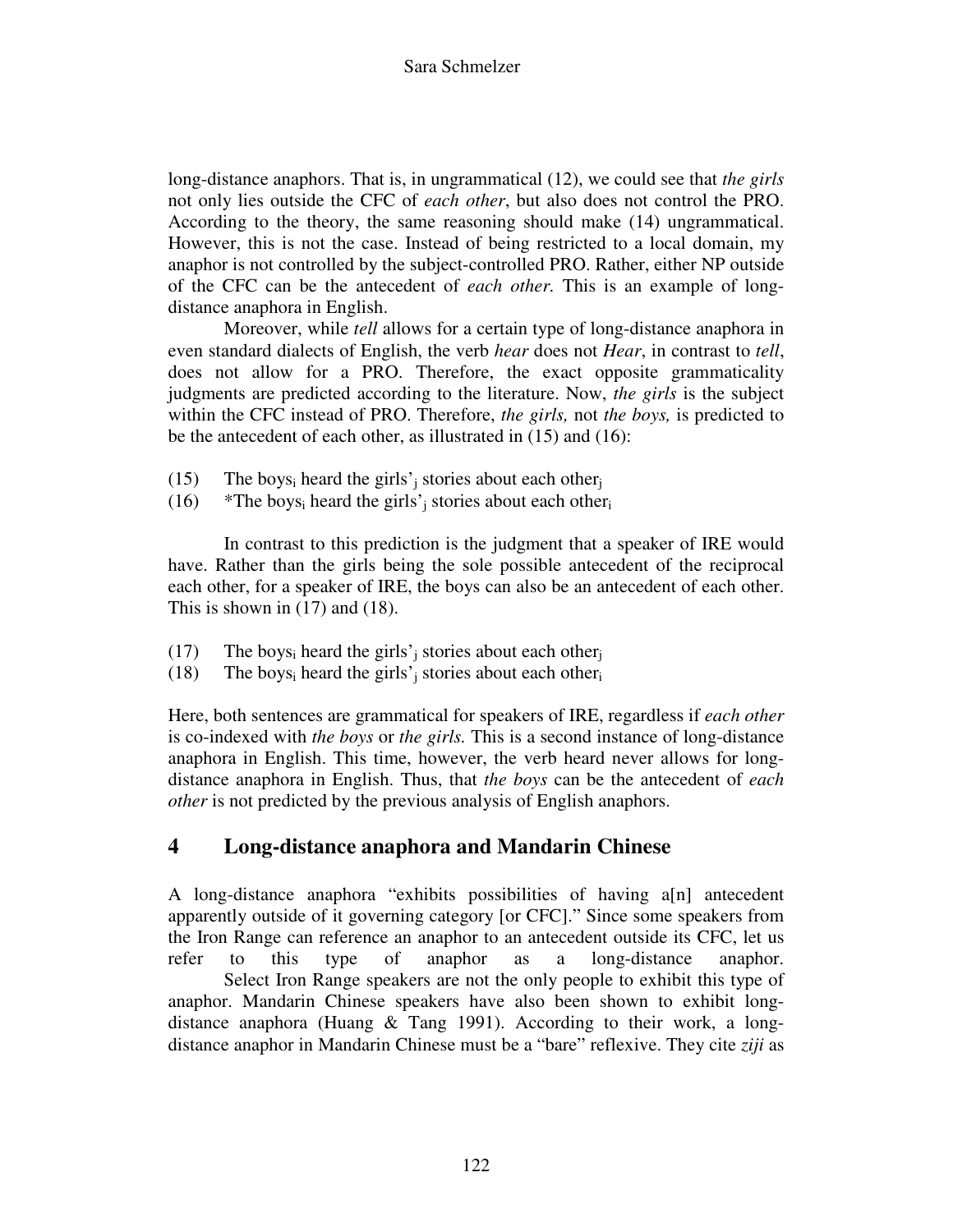the bare reflexive. *Ziji* is a bare reflexive since it carries no overt gender; it does, however, carry overt person and number ranking. Therefore, *ziji* simply means "self" (third person singular) in Mandarin Chinese. This anaphor can have an antecedent within its same CFC, or, should the following conditions be met, outside its CFC.

 One of these conditions is that the bare reflexive must agree in number and person to all intervening NPs in the sentence. That is, if an intervening NP does not agree in number and person to both *ziji* and the possible antecedent located higher in the sentence, the reflexive cannot cross over this NP, and, therefore, *ziji* must refer solely to the structurally closest NP. Note that the bare reflexive does not need to agree for gender, for Huang and Tang (1991) posit that a bare reflexive carries no gender specification to be matched with at the level of Surface Structure. Therefore, should *I*, or *wo* in Mandarin Chinese, be the NP between a third person NP and *ziji*, *I* will block the anaphor from referring to the highest NP. Thus, all NPs in the sentence must agree in number and person for log-distance anaphora to occur.

 Another condition for this phenomenon to occur in Mandarin Chinese is that no inanimate NP that c-commands the reflexive may act as the antecedent of the anaphor. That is, (19), which has the inanimate subject *yanjing*, or *the glasses*, would be ungrammatical for a Mandarin Chinese speaker (Huang & Tang 1991's (7)):

| (19) | * Yanjing                                   | diao-dao | dishang, | dapo-le   | ziji |
|------|---------------------------------------------|----------|----------|-----------|------|
|      | Yanjing                                     | drop-to  | floor    | break-ASP | self |
|      | The glasses dropped on the floor and broke. |          |          |           |      |

Here, the inanimate NP *yanjing* cannot be the antecedent of ziji because it is an inanimate NP. Therefore, this sentence is ungrammatical

 The analysis that Huang and Tang (1991) use to account for phenomenon is that a bare reflexive is φ-index licensed at S-structure, but receives reference at LF, when it can covertly raise. This would mean that at S-structure, *ziji* receives number and person marking, but does not receive gender marking until LF, when it also receives reference. That is, the motivation for *ziji* to raise in a sentence, according to Huang and Tang (1991), is that it is raising to receive gender information. Since *ziji* already denotes both third person and singular, the only other attribute that an anaphor must have is gender. *Ziji* raises at LF to obtain gender. Huang and Tang further stipulate (20) (their (35)):

(20) The indices licensed by the Binding Theory at S-structure cannot be undone in LF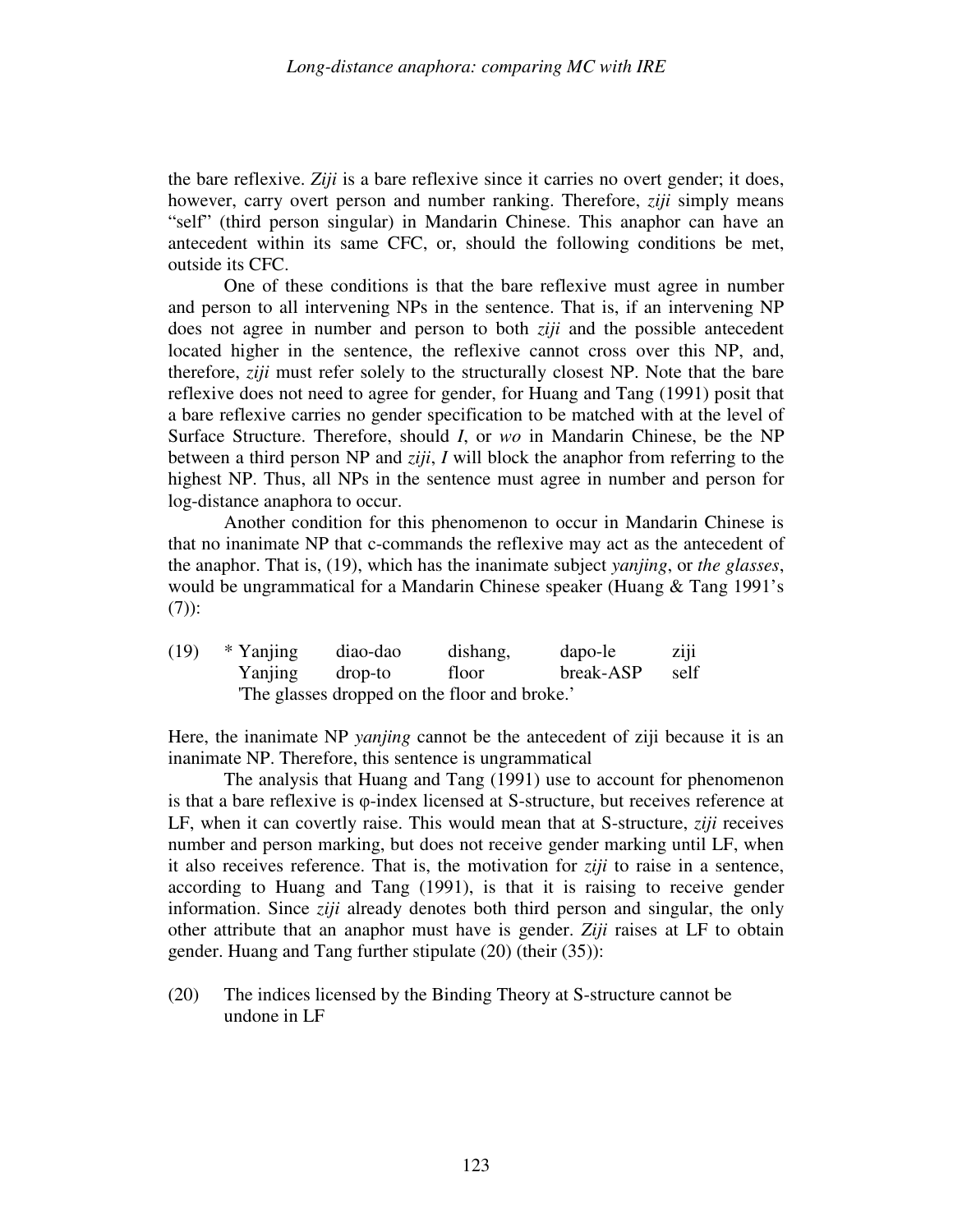In this manner, long-distance anaphors could not be able to cross an NP that does not agree in φ-features with it. This explains why a NPs that do not agree in number and gender necessarily block long-distance anaphors; the number is given at S-structure and cannot be undone at LF. Furthermore, no inanimate NP can give person information, which must be gotten at S-structure. Huang and Tang clarify how their analysis of licensing works for R expressions, pronouns, and anaphors:

R-expressions have inherent φ-features and inherent referential features A pronoun has inherent φ-features and may have independent reference or inherent reference form its antecedent. A compound reflexive like himself also has inherent φ-features, but must acquire its reference by inheritance. Finally, a bare reflexive does not have inherent φ-features nor inherent reference, and must rely on the antecedent for both these features (Huang & Tang 1991)

 Therefore, we see that a bare reflexive, in Mandarin Chinese, does not acquire its reference by inheritance, but rather can position itself in LF to receive varied reference. Apparently, in Mandarin Chinese, only bare reflexives, not compound reflexives (which are gender marked), are able to move in LF for a variety of references.

 In order to better understand how—and if—the long-distance anaphora that I exhibit is similar (or dissimilar) to Mandarin Chinese, I have compared my grammaticality judgments and those of two males in their fifties from the Iron Range to the findings that Huang and Tang report in their 1991 article, *The local nature of the long-distance reflexive in Chinese.* 

## **5 Comparisons**

Since there is no bare reflexive in English, I used both reciprocals (*each other)* and reflexives such as *himself* and *themselves* that agreed with all other NPs for number, person and, in the case of *himself* in English, gender In this way, I was able to, at times, take out gender from the equation. At other times, however, I did not wish to burden the sample sentences with too many plural NPs, as this seems to make giving judgments a more demanding process. Some examples of sentences with plural and singular NPs are below.

 Let us see if the intuitions that Huang and Tang (1991) report for Mandarin Chinese speakers are comparable to the intuitions of Iron Range English speakers. In order to give voice to all three informants, three intuitions are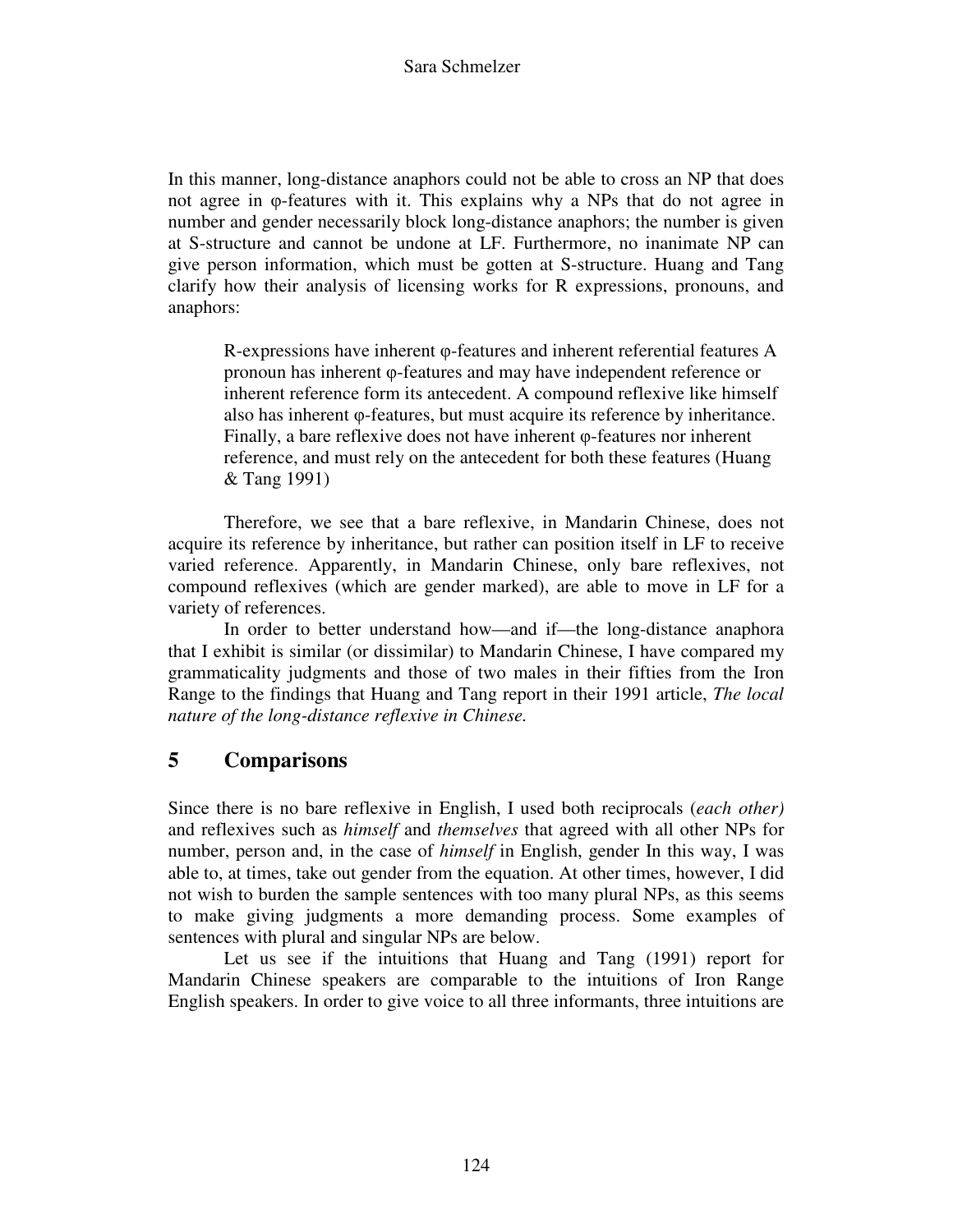before each sentence.<sup>9</sup> First, we see that Iron Range speakers do have restrictions on long-distance anaphora when it comes to the condition that all intervening NPs agree with the anaphor in number and person as well as with each other, however these restrictions are unlike those in Mandarin Chinese. It appears that a nonperson agreeing pronoun resists being the referent in favor of the referring NP serving as the referent for the anaphor.<sup>10</sup> Compare (21) to (22).

- $(21)$  ? ? The players<sub>j</sub> told them<sub>i</sub> stories about each other<sub>i</sub> The players<sub>i</sub> told them<sub>j</sub> stories about each other<sub>i</sub>
- (22)  $?$  \* \* The players<sub>j</sub> told us<sub>i</sub> stories about each other<sub>i</sub> The players<sub>i</sub> told us<sub>j</sub> stories about each other<sub>i</sub>

Here, we see that the *us* seems to resist being the antecedent of *each other* In Mandarin Chinese, *each other* would have needed to refer to *us*, since it is the closest NP and, furthermore, *us* does not agree in person with the NP *the players,* for *us* is first person and *the players* is third person. For some speakers from the Iron Range, however, the NP that does not agree in person does not block the long-distance anaphor, but rather resists referring to it. This is not predicted by the analysis of bare reflexives in Mandarin Chinese. Therefore, while the nonagreeing NP does affect long-distance anaphor in Iron Range English, it seems to enhance it rather than block its ability to refer to NPs outside of its CFC. This could be due to the fact that *each other* is a reciprocal and not a reflexive. However, *each other* may have stronger connotations to third person than first person. Therefore, the unsuitable first person pronoun is disfavored when compared to the third person NP. Another explanation may lie in that the anaphor searches out a referring NP to reference rather than a pronoun, if it has the option

The article also cited that the following sentence is grammatical in Mandarin Chinese since all three referring NPs agree in number and person and *ziji* is the bare reflexive (Huang  $&$  Tang 1991, their (4)):

 $(23)$  Zhangsan<sub>i</sub> shuo  $[Wangwu_i]$  zhidao  $[Lisi_k \text{ change } piping \text{ zijn }ziji_k]$ Zhangsan<sub>i</sub> said that [Wangwu<sub>j</sub> knew that [Lisi<sub>k</sub> often criticized self<sub>i/j/k</sub>]] 'Zhangsan<sub>i</sub> said that Wangwu<sub>j</sub> knew that Lisi<sub>k</sub> often criticized self<sub>i/j/k</sub>.'

 $\overline{a}$ 

<sup>&</sup>lt;sup>9</sup> Note that this may, at times, look like some intuitions have been left out That is, if one speaker deems the sentence as grammatical, there will be no overt marking for that person's judgment next to the sentence

<sup>&</sup>lt;sup>10</sup> We will see later that these NPs and anaphor may also need to agree in gender, as *himself* is able to be a long-distance anaphor as well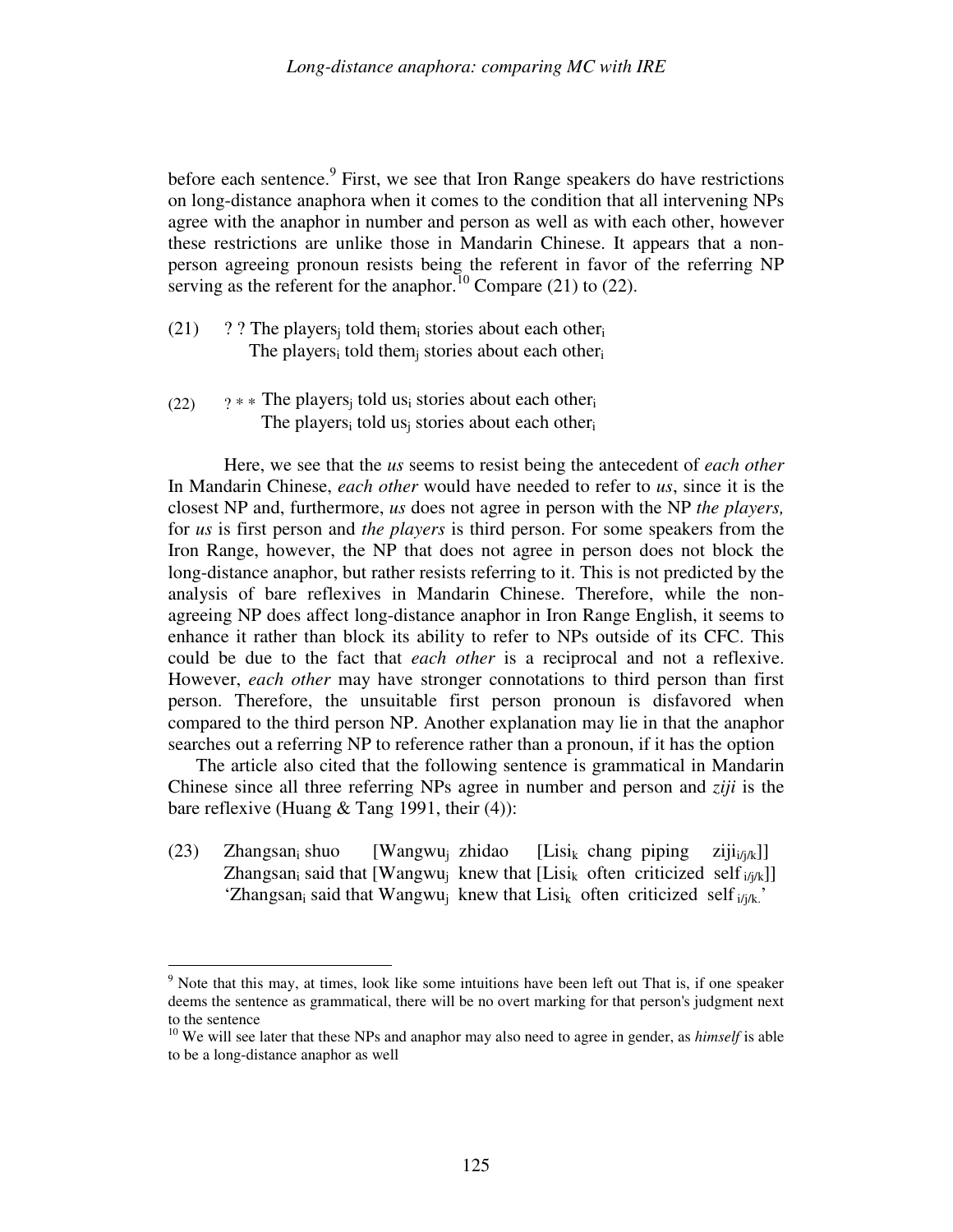Comparing this to a similar sentence<sup>11</sup> in English, we see that some of the Iron Ranger speakers have mixed intuitions here. *Himself* is not able to refer to the middle NP, but may skip over that to refer to the highest NP:

- (24) a ? ? \* Bill<sub>i</sub> said that John<sub>j</sub> knew that Mike<sub>k</sub> often criticized himself<sub>i</sub>
- $b^*$  \* \* Bill<sub>i</sub> said that John<sub>j</sub> knew that Mike<sub>k</sub> often criticized himself<sub>j</sub>
- c Bill<sub>i</sub> said that John<sub>j</sub> knew that Mike<sub>k</sub> often criticized himself<sub>k</sub>

Here, we can see that (18c) is grammatical for all three informants. This follows what previous literature on English anaphors predicts as well as the intuitions of Mandarin Chinese speakers, namely that the anaphor can refer to its nearest referring NP. What is interesting is that (24b) is judged to be ungrammatical by all three speakers while (24a) is questionable for two of the speakers and grammatical for the third. There may be a couple of reasons for this divide. First, note that the example uses a non-bare reflexive, *himself*, that carries number, person, and gender, unlike the bare *ziji* that carries no gender. This may play a role in the acceptability of (24a) and (24b), since a gender marked anaphor may not be able to move as freely as a non-gender marked anaphor.

 Furthermore, there may be something about the verb *said* that allows the reflexive to refer back to its subject NP rather than the subject of *knew.* So, this example shows us that English long-distance anaphora can occur, but that in (24b) something is blocking it from referring to *John*, where in Mandarin Chinese nothing blocks *ziji* from referring to the middle R-expression *Wangwu.* In addition to these arguments, *himself* may be able to refer back to the subject in the matrix clause in sentences such as (24)Now, let us look at another pair of examples from Mandarin Chinese and Iron Range English.

 In Mandarin Chinese, a bare reflexive can refer to any of the three previous referring NPs in the sentence; therefore, the following judgments can be made (their  $(4)$ ):

 $(25)$  Zhangsan<sub>i</sub> shuo  $[W$ angwu<sub>i</sub> zhidao  $[Lisi_k \text{ change } piping \text{ zijn }ziji_k]$ Zhangsan<sub>i</sub> said that [Wangwu<sub>j</sub> knew that [Lisi<sub>k</sub> often criticized self<sub>i/j/k</sub>]] 'Zhangsan<sub>i</sub> said that Wangwu<sub>j</sub> knew that Lisi<sub>k</sub> often criticized self<sub>i/j/k</sub>.'

Looking at a similar sentence in English, we see that the reciprocal *each other* cannot refer back to the first NP, *the Browns.*

 $\overline{a}$ 

 $11$  Note tha tthe main difference in the English sentence from the Chinese sentence is that while the Chinese sentence has the completely bare reflexive *ziji*, I used the "not bare," but rather gender marked reflexive *himself* This may cnofuse the results we get from the Iron Range English speakers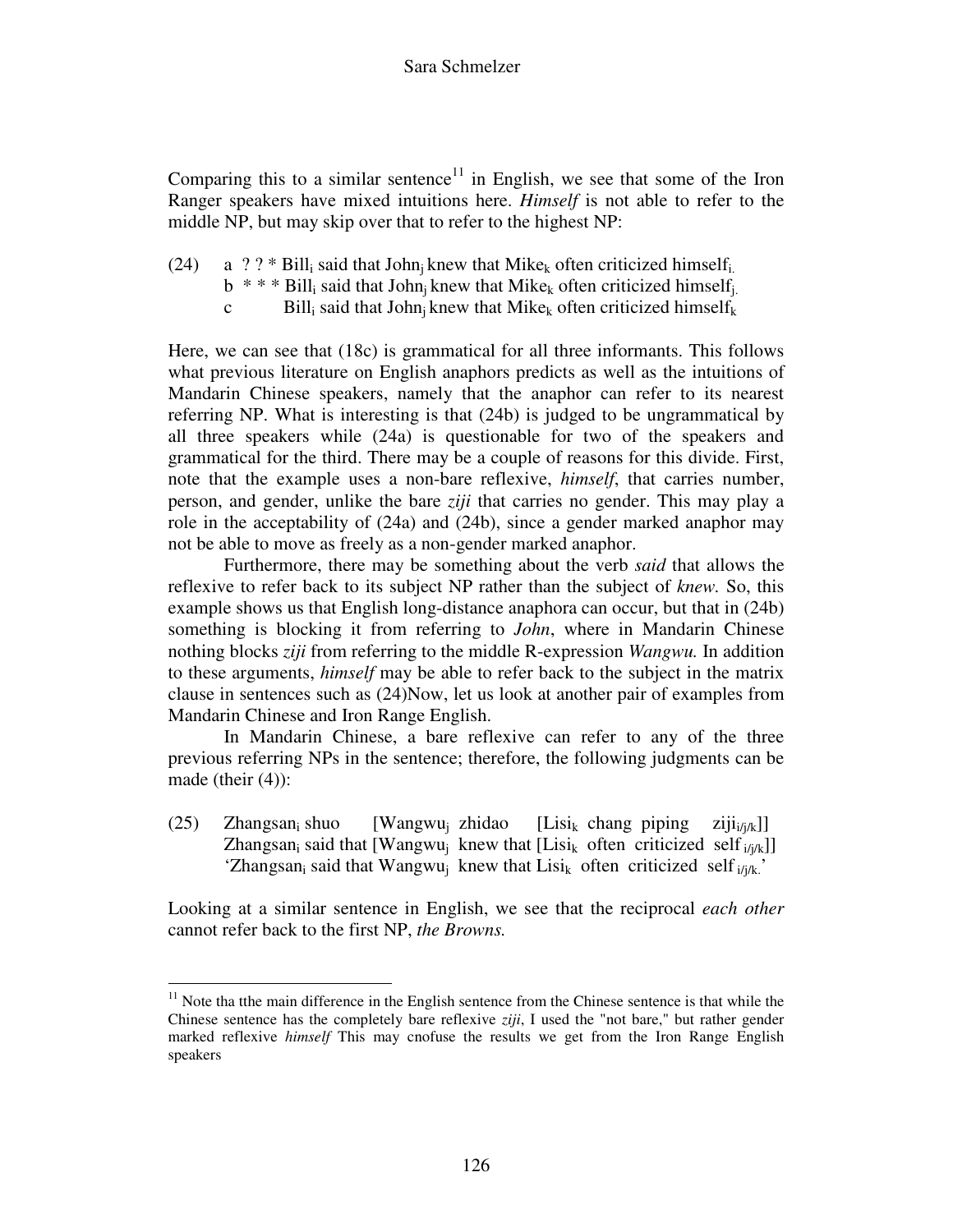#### (26)

- a  $* * * \text{The Brown}_i$  complained that the Smiths<sub>i</sub> often said that the Nelsons<sub>k</sub> do not like each other.
- b ?\* The Browns<sub>i</sub> complained that the Smiths<sub>j</sub> often said that the Nelsons<sub>k</sub> do not like each other<sub>j</sub>.
- c The Browns<sub>i</sub> complained that the Smiths<sub>j</sub> often said that the Nelsons<sub>k</sub> do not like each other $k$ .

Here, the reciprocal each other cannot, for any of the speakers refer to *the Browns.* The reciprocal can, however, refer to either *the Smiths* or *the Nelsons* (26a) and (26c) follow the predictions made by Binding Theory in English, while (26b) does not. Furthermore, (26c) and (26b) follow the predictions of how a long-distance anaphor acts, according to the Mandarin Chinese data, while (26a) does not(26b) seems to be acting more like the Chinese long-distance anaphor, in that *each other* may skip over the intervening NP *the Nelsons*, since it agrees in number and gender, to be able to refer to *the Smiths.* However, each other cannot jump all the way up to refer to *the Browns.* Perhaps this is due to some difference between the verb *said* and the verb *complained.* The verb *complained* may be too many syllables long to make skipping it an easy task. On the other hand, *complained* may not have the same connotations as *said*, and is therefore treated differently from *said* when long-distance anaphor occurs. *Said* not blocking long distance anaphor, but other verbs (such as *complain* or *whisper*) blocking it is a pattern that can be see not only in the example above, but also in (18), reproduced below as  $(27).^{12}$ 

- (27) a ? ? \* Bill<sub>i</sub> said that John<sub>j</sub> knew that Mike<sub>k</sub> often criticized himself<sub>i</sub>
- $b^*$  \* \* Bill<sub>i</sub> said that John<sub>j</sub> knew that Mike<sub>k</sub> often criticized himself<sub>j</sub>
- c Bill<sub>i</sub> said that John<sub>j</sub> knew that Mike<sub>k</sub> often criticized himself<sub>k</sub>

 Next, let us look at an example that uses a bare reflexive rather than a nongender marked reciprocal in a sentence that parallels (26) and (27). Now, the reflexive can refer to the middle r-expression, where in (26) it could not, since the verb *complain* may have been blocking its movement in a manner that *say* does not block movement(26) is reproduced below as (28):

(28)

- A ? ? \*The Browns<sub>i</sub> complained that the Smiths<sub>j</sub> often said that the Nelsons<sub>k</sub> do not like themselves<sub>i</sub>
- b  $?$  \* The Browns<sub>i</sub> complained that the Smiths<sub>j</sub> often said that the Nelsons<sub>k</sub> do not like themselves<sup>j</sup>

l  $12$  Say is often referred to as a bridging verb.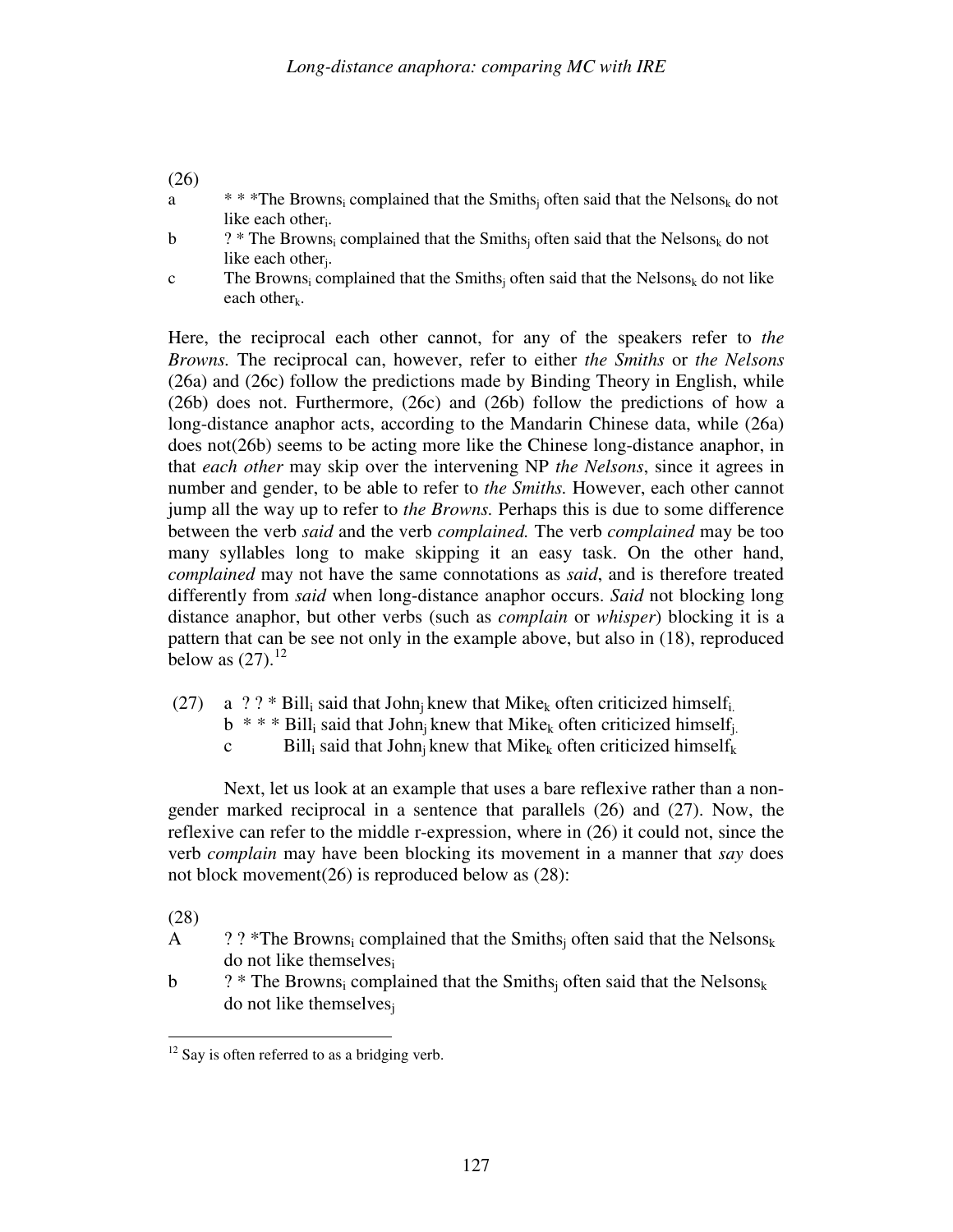c  $\star$  The Browns<sub>i</sub> complained that the Smiths<sub>j</sub> often said that the Nelsons<sub>k</sub> do not like themselves $_k$ 

Here we see that (28a), (28b), and (28c) all have some level of grammaticality for this group of speakers. Interestingly, now *themselves* can refer to *the Browns*, where as in (27a) *each other* could not refer to *the Browns.* This example better follows Huang & Tang's examples (1991) in that they looked at bare reflexives, not bare reciprocals. In this way, we would expect a difference between reciprocals and reflexives and their ability to be long-distance anaphors. What may lead to the use of (?) instead of a full acceptability judgment in (28a) and (28b) is the plurality of the NPs in these examples Plurality must be used to eliminate gender from the reflexive. However, this tactic seems to make judgments more taxing. Finally, it is interesting that one speaker marked (28c) as incorrect. This is never predicted by Binding Condition A.

 Interestingly, a gender marked reflexive can behave as a long distance anaphor. This is not predicted fully by the analysis of Mandarin Chinese's *ziji*, which does not receive reference information until LF, since it is non-gender marked. Evidently, gender information may be able to be assigned at SS while still allowing the anaphor to function as a long-distance anaphor at LF.

#### **6 Suggestions for further research**

 $\overline{a}$ 

The number of informants for this squib was very small: three Furthermore, while I am a female in my twenties, the other two informants were males in their fifties. This may account for some of the variation in our responses. Often, sociolinguisticly, young females are the first to adopt a linguistic change The fact that the Iron Range dialect does seem to exhibit long-distance anaphora, however, is exciting. Furthermore, generalizations were able to be made concerning longdistance anaphora even with the small sample number and the gender and age variations within the sample number. However, some adjustments should be made in the sample sentences to get a better understanding of how similar this type of long-distance anaphora is to Mandarin Chinese. For instance, more sentences in English that use *themselves* as a bare reflexive should be looked at. Moreover, eliciting bare reciprocals in Mandarin Chinese would be useful to compare to the samples with *each other.* It would also be interesting to see if other dialects of English exhibit any of these same qualities and what their restrictions are.<sup>13</sup>

<sup>&</sup>lt;sup>13</sup> A woman in the department who is in her 20's and from Milwaukee, WI, asked what I was working on one day, so I showed her a blank judgment sheet She marked her own judgments Whenever the pronouns *their* or *them* interceded between two other NPs marked for the same number, person, and gender, the sentence exhibiting long-distance anaphora was marked as either grammatical or "?" This follows, in part, the reported intuitions of Mandarin Chinese speakers.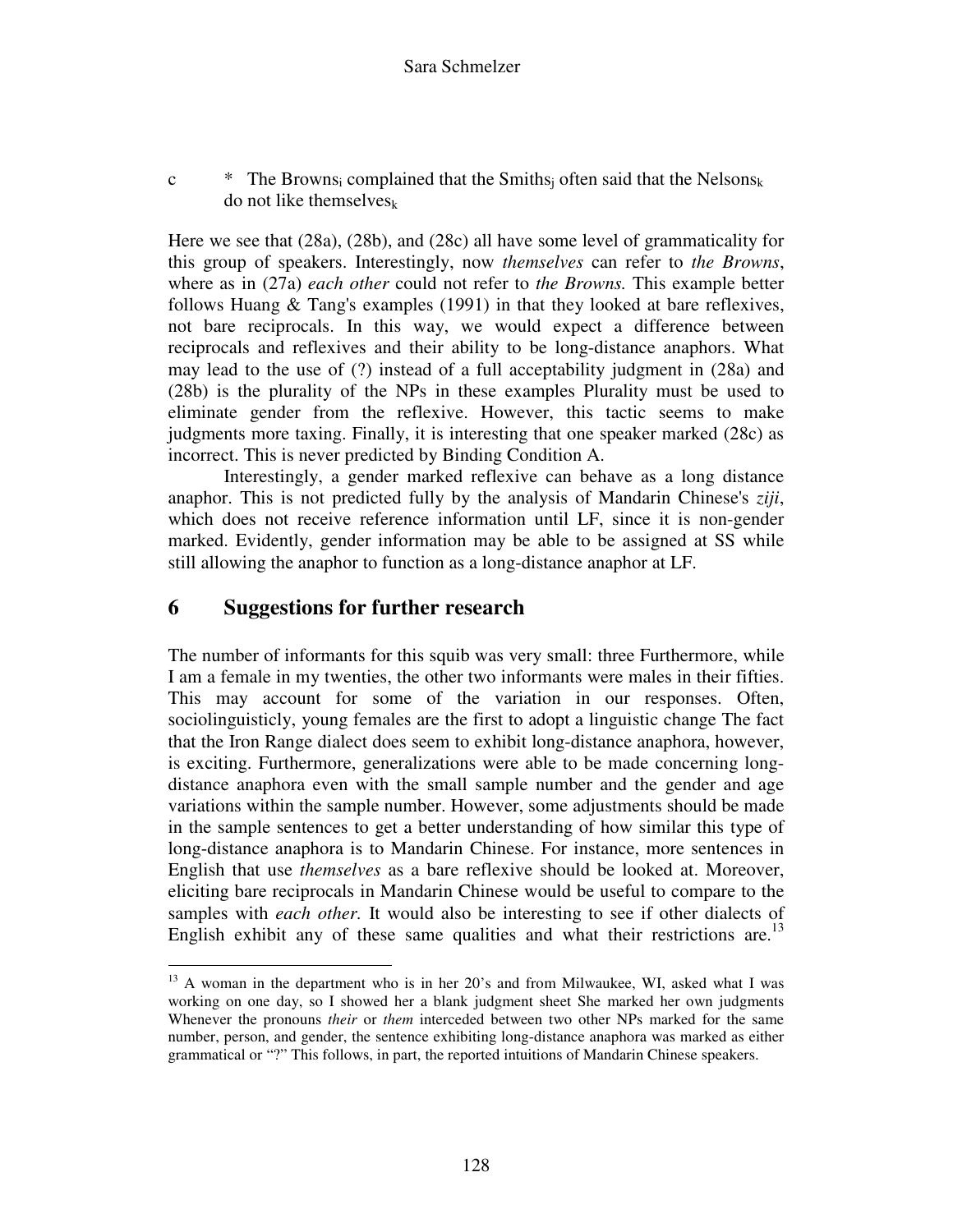Unfortunately, the fact that English has no clear counterpart to *ziji* makes comparing the two languages difficult. On the other hand, this has also show that gender marked anaphors (both reflexives and reciprocals) can undergo the same type of phenomenon as non-gender marked reflexives. This may contradict the idea that some features are licensed at SS and others at LF. Perhaps gender in Mandarin Chinese is also licensed at SS, regardless of where it raises to in LF, as in the Iron Rangers' English. Therefore, it would also be interesting to know how speakers of Mandarin Chinese classify some compound reflexives, that is, reflexives marked for gender, as well as non-gender marked reciprocals, which were also used in the English sentences.

 Also, Huang and Tang (1991) posit that Chinese reflexives and wh-*in-situ* are both opposite of English. That is, reflexives get information at LF and wh-*insitu* can be disambiguated at LF, unlike English which uses only SS. If, however, some dialects of English use long-distance reflexives, but continue to exhibit whraising, this hypothesis of Chinese simply disambiguating more types of NPs and NP like phrases at LF also needs further investigation.

#### **7 Conclusion**

Thus, we have seen that some speakers of English do, in fact, exhibit longdistance anaphor. aMoreover, though the sample sentences looked at in this paper are not able to be directly compared to Chinese (for they are at times marked for gender or are reciprocals) we can still see some comparisons between the intuitions of these speakers and the three Iron Rangers. If this is so, we need to look into how Huang and Tang's 1991 analysis of long-distance anaphora works not only for this dialect of English, but also more standard dialects of English that are already reported in the literature on the Binding Theory. It should be our goal to develop a theory that can explain both "short- distance" anaphora and longdistance anaphora without losing the intuitions that native speakers have regarding their conditions. The purpose of this squib has been to show that, for some native speakers of English, a traditional view of Binding theory is not enough. Rather, we must account for speakers who have and use long-distance anaphora. Lastly, we see that the analysis of Mandarin Chinese does not fully explain some of the grammaticality judgments of Iron Range speakers. Therefore, while the two dialects exhibit long-distance anaphora, they seem to be functioning slightly differently. We saw these differences in the intervention of non-person agreeing NPs as well as some types of verbs, and perhaps some plural NPs, that anaphors cannot seem to cross over. In short, long-distance anaphora exists in English, but how it functions is not yet fully understood.